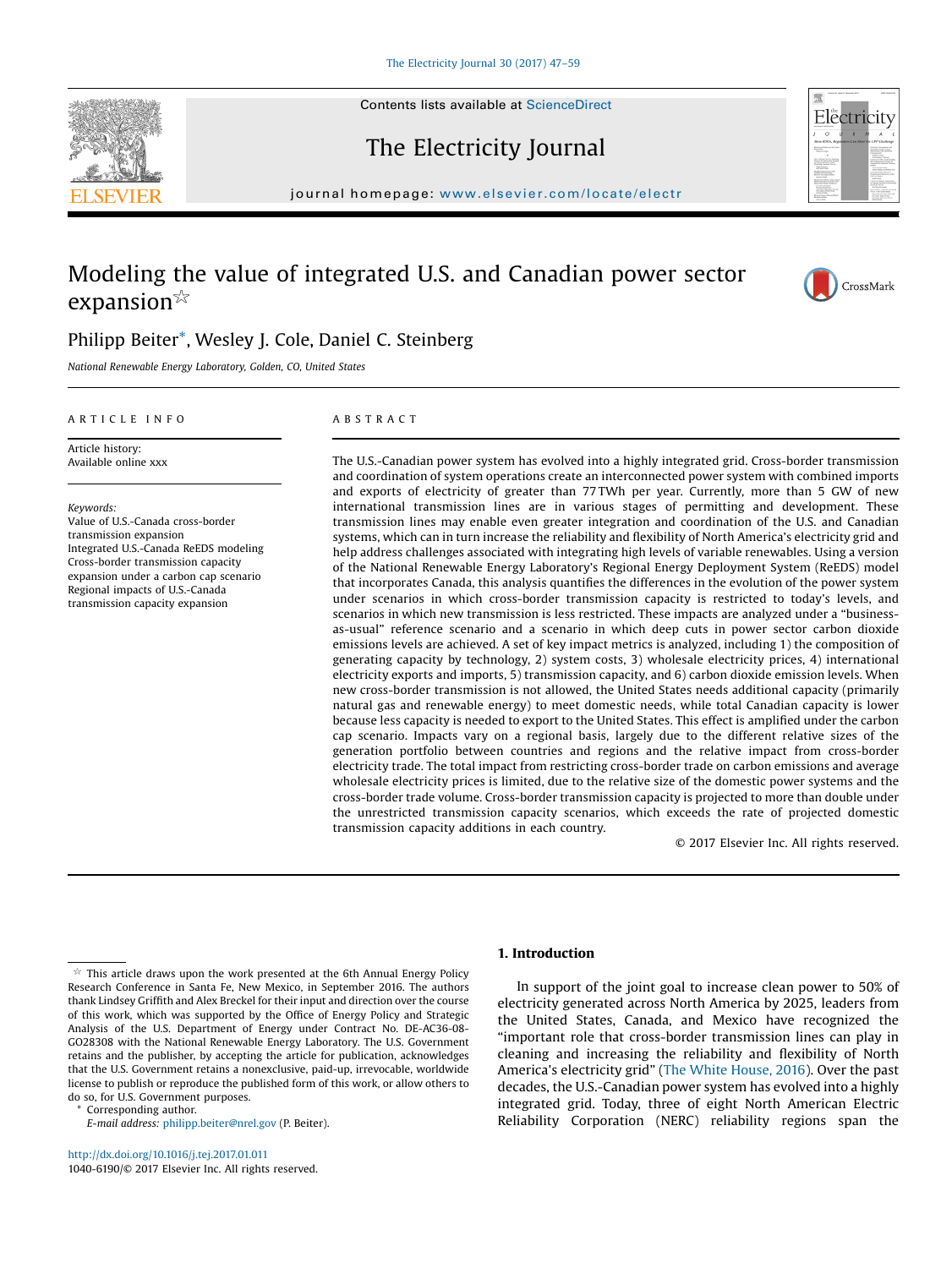



Source: EIA (2016a); 2015 values from NEB (2016a).

 $U.S.-C$ anadian border<sup>1</sup> and international power-system coordination has increased through development and expansion of international transmission lines and direct exchange of information (EIA,  $2012$ )<sup>2</sup> In 2015, average daily electricity transfers between the United States and Canada exceeded 211 GWh. (NEB, 2016b).

As a traditionally nonstorable commodity, electricity requires an instantaneous physical balance of supply and demand at all nodes. This fundamental attribute of electricity has made the benefits of longstanding international trade and market integration particularly relevant. The unrestricted flow of electricity across regions can help meet this physical balance by providing wider access to capacity and ancillary services. The growing share of renewable energy generation in both countries is "a key reason for expanding integration and [cross-border] transmission capacity" (Antweiler, 2016). Some associated key benefits from power system integration and cross-border electricity trade include:

- 1. Improved reliability and redundancy (e.g., Antweiler, 2016; Hobbs et al., 2005)
- 2. Increased flexibility (e.g., Milligan et al., 2015)
- 3. Reciprocal load smoothing $3$
- 4. Portfolio effects (e.g., Antweiler, 2016)
- 5. Economies of scale (e.g., DOE, 2015)
- 6. Diluted local market power (e.g., Market Surveillance Committee of the California ISO, 2002)
- 7. Optimal resource siting (e.g., Ibanez and Zinaman, 2016)
- 8. Lower energy costs (e.g., Hobbs et al., 2005; DOE, 2015).

The advantages of an integrated electricity system may be particularly relevant for power systems with increased renewable energy penetration, which typically require increased system flexibility in the form of increased cycling of conventional power plants, increased balancing power and frequency regulation, and modified distribution and transmission networks (Van Oostvoorn, 2009; Milligan et al., 2015; Brinkman, 2015). Among the set of available flexibility options (see e.g., Milligan et al., 2015), access to neighboring markets and larger balancing areas may constitute "significant opportunit[ies] for expanding access to affordable, low-carbon energy" (Ibanez and Zinaman, 2016).

Building on these prior findings, this study explores the value of U.S.-Canada cross-border transmission under an evolving power system. Using a version of the National Renewable Energy Laboratory's (NREL's) Regional Energy Deployment System (ReEDS) model (Short et al., 2011) that incorporates Canada (Martinez et al., 2013; Zinaman et al., 2015; Ibanez and Zinaman, 2016), we quantify the differences in the evolution of the power system under scenarios in which cross-border transmission capacity is restricted to today's levels, and scenarios in which new transmission is unrestricted. We explore if and how allowing new transmission builds impacts (1) the composition of generating capacity by technology, (2) system costs, (3) wholesale electricity prices, (4) international electricity exports and imports, (5) transmission capacity, and (6) carbon dioxide emission levels. Furthermore, we analyze how these impacts differ under a scenario in which deep cuts in carbon dioxide emissions levels are achieved.

Due to the relative size of the U.S. and Canadian electricity systems, $4$  the effects from electricity system integration are more pronounced at the regional level. Results are presented at the national, independent system operator (ISO)/regional transmission operator (RTO) zone (New York [NY-ISO], New England [NE-ISO], and Midcontinent [MISO]) and the Western Electricity Coordinating Council  $[WECC]^{5}$ ) level.

#### 2. The U.S.-Canadian integrated power system

The United States and Canada share one of the largest bilateral electricity trading relationships in the world, which serves as an example for a highly integrated international transmission system (EIA, 2012). From the perspective of the United States, electricity imports from Canada have increased steadily at an annual average

 $1$  The three NERC reliability regions that span across the U.S.-Canadian border include the Western Electricity Coordinating Council (WECC), Midwest Reliability Organization (MRO), and the Northeast Power Coordinating Council (NPCC). In addition, the WECC spans the U.S.-Mexican border between California and northern Baja California (WECC, 2016).

For example, see the recently signed Memorandum of Understanding between the United States, Canada, and Mexico on the sharing of energy-related data and definition of terms (Source: [http://www.nrcan.gc.ca/energy/international/nacei/](http://www.nrcan.gc.ca/energy/international/nacei/18102) [18102\)](http://www.nrcan.gc.ca/energy/international/nacei/18102).

<sup>&</sup>lt;sup>3</sup> For instance, seasonal variation in electric demand (e.g., the Canadian load typically peaks in the winter, while the U.S. load peaks in the summer) (EIA, 2015a).

<sup>4</sup> U.S. electricity generation exceeded Canadian electricity generation almost sevenfold in 2015.

WECC is a regional entity of NERC.